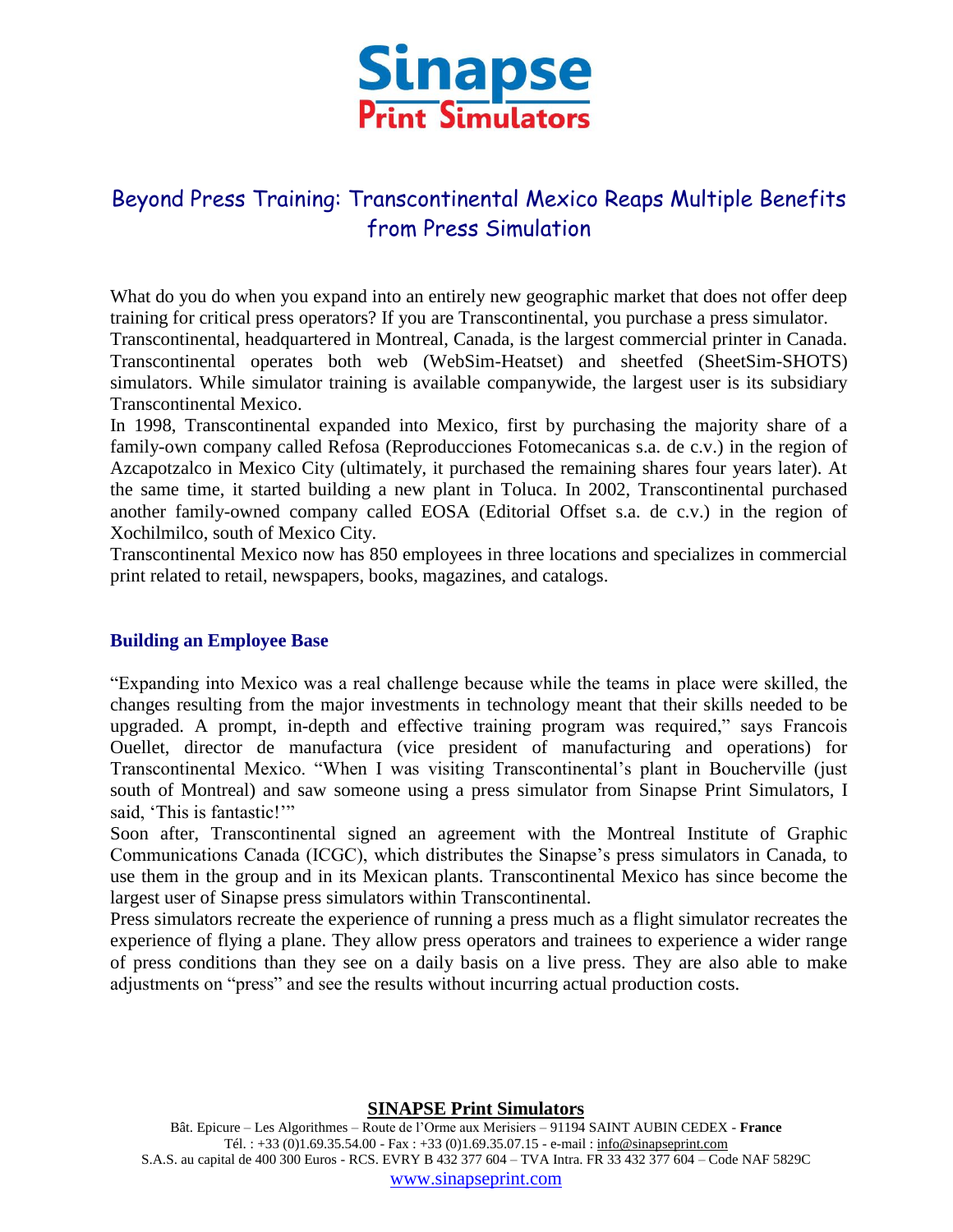

## **Train the Trainer Model**

For its initial simulator training, Transcontinental Mexico sent seven employees from production, prepress, and human resources to ICGC for a week of training. These employees then returned as trainers to their local facilities.

During ICGC's training, pressmen learned to create their own simulator exercises. Once they returned home, they used that knowledge to add to Sinapse's standard library by developing exercises particularly suited to their local markets.

"In Canada, our plants are highly specialized, but in Mexico, every plant is running a wide range of commercial work," says Ouellet. "We run three shifts, and we go through a lot of paper, ink, and fold changes in every shift. With that level of variation, it is very hard for press operators to develop experience at any depth. WebSim-Heatset and SheetSim-SHOTS simulators expose them to situations it might take years before they experience on press."

Transcontinental Mexico employees spend between 10-15 hours per month training in simulators, depending on the plant. In total, according to Ouellet, between 50-60 people have been through the training over the past four and a half years.

## **Expanded the Use of Simulation**

Transcontinental Mexico had two initial goals for use of the simulators. It wanted to refine the skills of its existing press operators and bring "first register" employees (the equivalent of press helpers) to a level at which they could run the presses. This process took six months to a year.

Once these goals had been met, Transcontinental began finding other uses for the simulators. This included putting many of its customer service, prepress, and salespeople through the training to increase their knowledge and sensitivity to press issues when talking with clients. "When you go on press, you have to be sure the output will be perfect because any variation affects the waste level," Ouellet explains. "In this competitive market, you cannot waste anything — ink, paper, or time."

Transcontinental Mexico also has frequent client visits to its locations and encourages these clients to spend time on the simulators. This often is a very eye-opening experience, and these clients quickly develop greater respect for the printing process and the requirements on press.

Supervisors, who may not have in-depth print production knowledge, train on the simulators, as well. "Sometimes they come through other areas in the company, such as the bindery, so they are not very knowledgeable about printing," says Ouellet. "Putting them through the simulator helps them better understand the entire department."

#### **SINAPSE Print Simulators**

Bât. Epicure – Les Algorithmes – Route de l'Orme aux Merisiers – 91194 SAINT AUBIN CEDEX - **France** Tél. : +33 (0)1.69.35.54.00 - Fax : +33 (0)1.69.35.07.15 - e-mail : info@sinapseprint.com S.A.S. au capital de 400 300 Euros - RCS. EVRY B 432 377 604 – TVA Intra. FR 33 432 377 604 – Code NAF 5829C [www.sinapseprint.com](http://www.sinapseprint.com/)